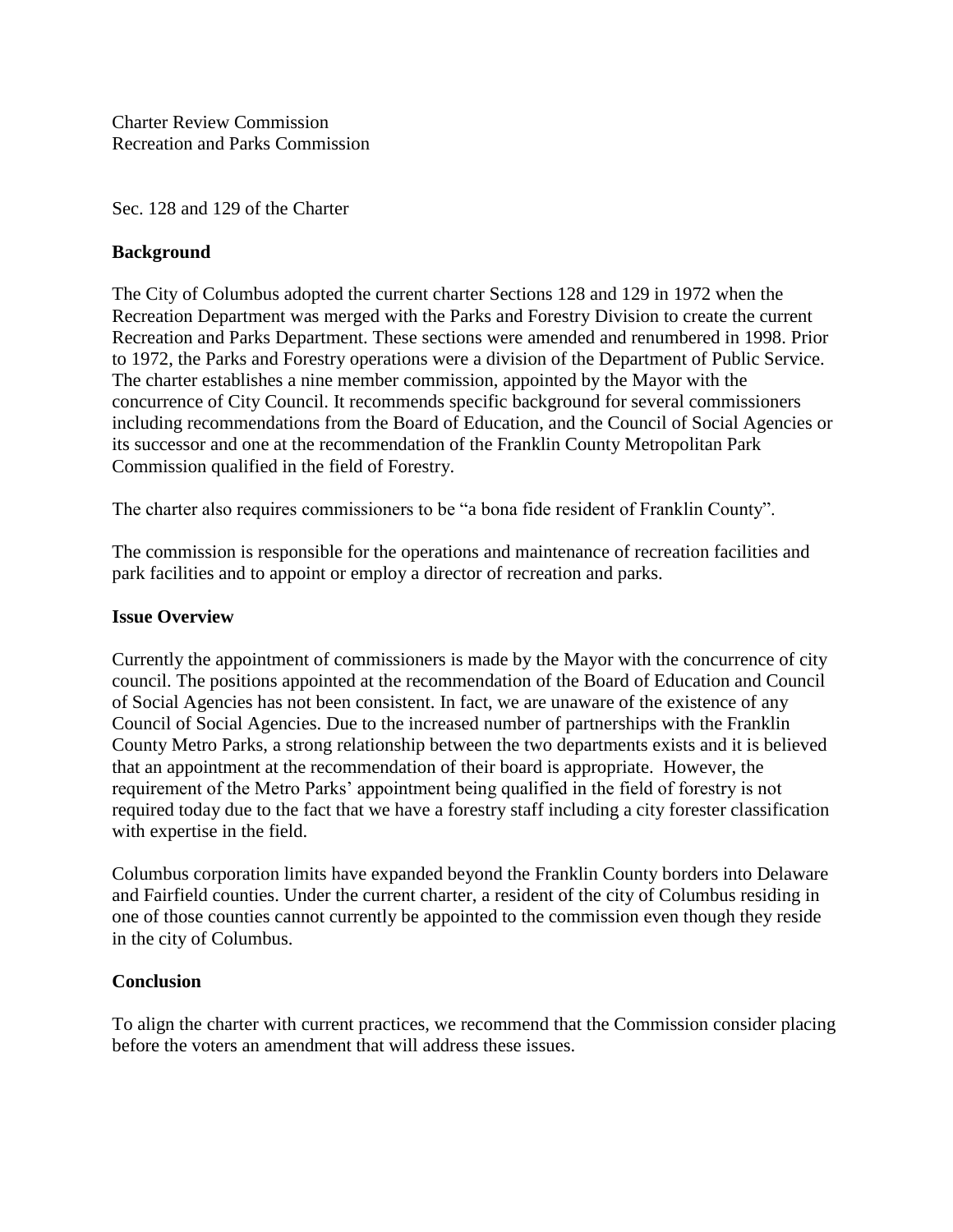## Sec. 128. Recreation and Parks Commission; appointment and organization.

The construction and equipment and the custody, maintenance, control, operation and administration of all the recreational facilities and public parks of the city shall be vested in a 'recreational and parks commission,' which shall be composed of nine members, a majority of whom shall constitute a quorum. Five of such commissioners shall, with the concurrence of council, be appointed by the mayor to serve, without compensation, for the term of five years and until their successors are appointed and qualified. Effective January 1, 1973, a sixth commissioner shall, with the concurrence of council, be appointed by the mayor to serve without compensation, for the term of five years and until a successor is appointed and qualified. Two members of the Commission shall, with the concurrence of council, be appointed by the mayor, to serve, without compensation, one on the recommendation of the board of education of the city school district of Columbus, Ohio, and one on the recommendation of the now existing council of social agencies of Columbus and Franklin County, or its successor, each for a term of two years and until their successors are appointed and qualified. Their successors shall be appointed for a term of five years. Effective January 1, 1973, a member qualified in the field of forestry, on the recommendation of the Columbus Metropolitan Park Commission shall, with the concurrence of council be appointed by the mayor to serve without compensation, for the term of five years and until a successor is appointed and qualified. Provided, however, if no such recommendation is made within thirty days from the effective date hereof, or within thirty days of any vacancy, such appointments shall be made by the mayor with the concurrence of council. A vacancy shall be filled in like manner for the unexpired term. The mayor, with the concurrence of council, may at any time remove any commissioner so appointed or malfeasance in office, having first given to such member of a copy of the charges and an opportunity to be heard in person or by defense counsel before the council and such removal shall be final. All commissioners shall be bona fide residents of Franklin County, Ohio.

Said commissions shall organize as a 'recreation and parks commission' by the election of a president, vice president and secretary, who shall serve for a term of one year until their successors are elected and qualified. The city treasurer shall be the treasurer of the commission. The director of recreation and parks may serve as secretary of the commission. The commission shall adopt rules and regulations for the government of the commission and for the operation and control of the various recreational facilities and public parks under its control. In the making of contracts the commission shall be governed by the provisions of the charter applicable thereto. (Adopted 11-7-72; renumbered and amended 11-3-98.)